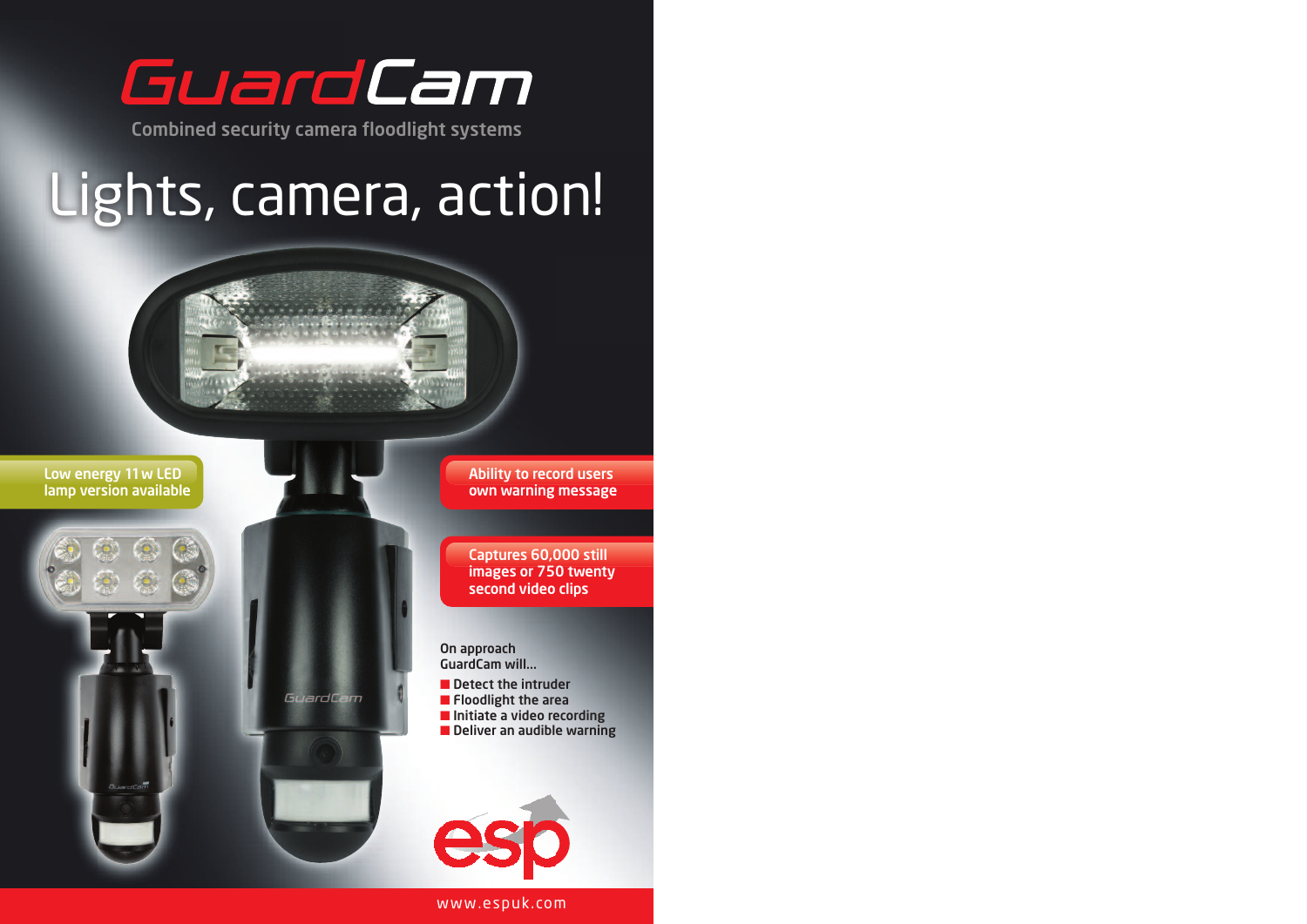## GuardCam

**Combined security camera floodlight systems**



**Eco friendly Grade C 230w halogen lamp**

**GuardCam is supplied with a low energy Grade C halogen lamp offering an equivalent to older Grade D lamps with lower running costs.**



#### **PIR motion detector with integral photocell**

**GuardCam detects the presence of intruders with proven PIR (passive infra red) technology at a distance of up to 12 metres from the unit.**

**A photocell is employed to ensure activation is restricted to day or night operation at the users discretion.**

#### **PIR sensitivity and time control**

**GuardCam's PIR can be adjusted to provide the best coverage whilst avoiding false triggers from passing traffic, animals etc. The time**

**control adjusts how long the halogen light will remain activated after the first trigger.**

#### **Audible alert speaker with choice of warnings**

**Guardcam has the option to deliver an audible message upon activation. "Warning you are being recorded by a security camera", a barking dog**

**or one of two messages that you can record yourself. There is also the option to have no voice alert.**

#### **Self recording**

**Option to record two self recorded alerts, instructional or advisory messages via GuardCam's built in microphone.**



#### **3 mode selection**

**Mode selection allows the user to choose the most suitable combination of GuardCam's functions. Light plus video at night, sound plus video in the day etc.**



#### **High resolution digital camera**

**GuardCam's integral camera offers clear image recording in video or still frame format. Night images retain colour and clarity due to automatic halogen light illumination.**



#### **Built in DVR records directly to 2Gb SD card**

**Records up to 750, twenty second video sessions or 60,000 still images onto the supplied 2GB SD card. Oldest images are deleted and overwritten with new images. The SD card and time date controls are secured behind a waterproof door only opened with the supplied allen key.**



#### **Time and date setting A simple set up procedure will**

**allow you to input the exact year, month, day and time that will remain within GuardCam ready to be applied to all recordings. In the event of mains power failure internal back up batteries**



### **Windows Media Player**

**GuardCam comes complete with an SD to USB converter. Simply remove the SD card from GuardCam insert into the converter and plug into your**

**PC's USB port. The recorded images can then be launched and stored using Windows Media Player.**



**ensure the settings are not lost. Easy replay on**



**GuardCam LED has all the features of GuardCam plus the added benefit of eight 11.8w high intensity eco friendly LED array 1000 lumen output equivalent to 150w halogen lamp.**

**45º 45º**

**50º**

**45º 45º**

**35º**







**GuardCam and GuardCam LED are complete all-in-one PIR floodlight, camera, speaker**



**and DVR systems.**

**Simply connect to mains power, fix to wall, set the time and date and switch on!**